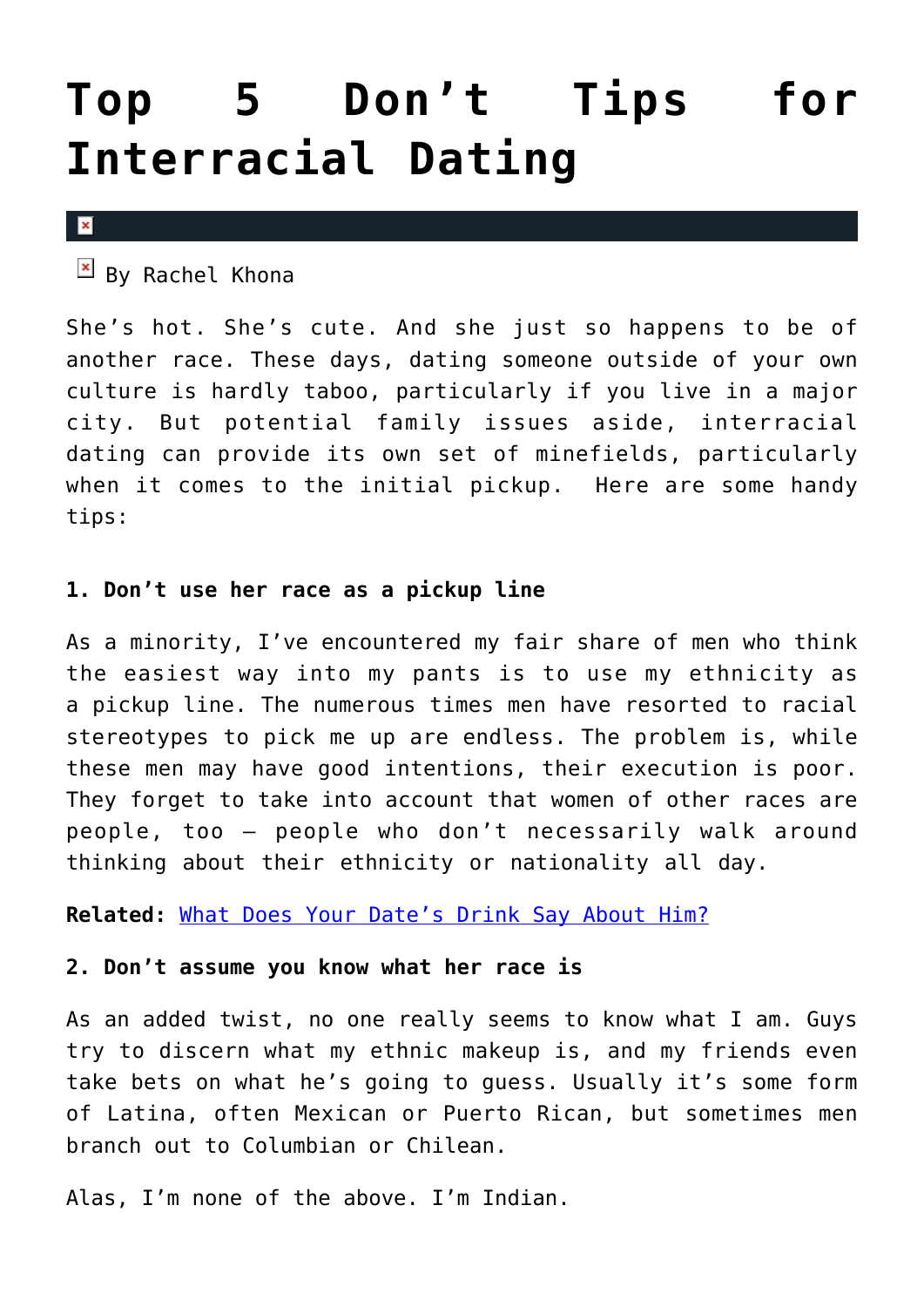But that doesn't stop men from walking up to me in bars and saying "Hola!" or "Como esta?" Failing to relate to me as a person, they immediately use race as a cheap tactic to start a conversation. One man even went so far as to say I'm sassy because of all that Latin blood running through me. I am sassy, but being Latina has nothing to do with it.

**Related:** [Five Conversations to Avoid on the First Date](http://cupidspulse.com/five-conversations-to-avoid-on-first-date/)

## **3. Don't act as though she's not American, Canadian, Australian…**

Not all of these men are uneducated, dumb or otherwise ignorant. Everyone from lawyers, businessmen, police officers and artists have asked me where I'm from, seemingly perplexed when I respond "New Jersey," as if that couldn't possibly be the right answer. "No, where are you really from?" they ask again. When I once told a man I was Indian, he responded by saying, "You're not all Ganesh and stuff."

He was right. Funnily enough, I didn't have eight arms or walk around in a sari. I was raised in New Jersey. I pepper my sentences with "like" and "omigod." I have a predilection for classic rock, going to the shore and dive bars. My life is not a Bollywood movie. I am more likely to be found joining every other red-blooded American singing "Don't Stop Believing" at a bar than dancing to Bhangra music. For all intents and purposes, I am as American as anyone else. Yes, I am of Indian heritage and proud of it, but that's hardly all there is to me.

#### **4. Don't pretend to be culturally enlightened**

Some men attempt to use race as a way to prove how culturally enlightened they are. Case in point: As I was writing this article at an airport bar, the bartender asked me what ethnicity I was. When I told him I'm Indian, he responded by saying, "That's what I thought. I've traveled to India quite a bit, so I could tell."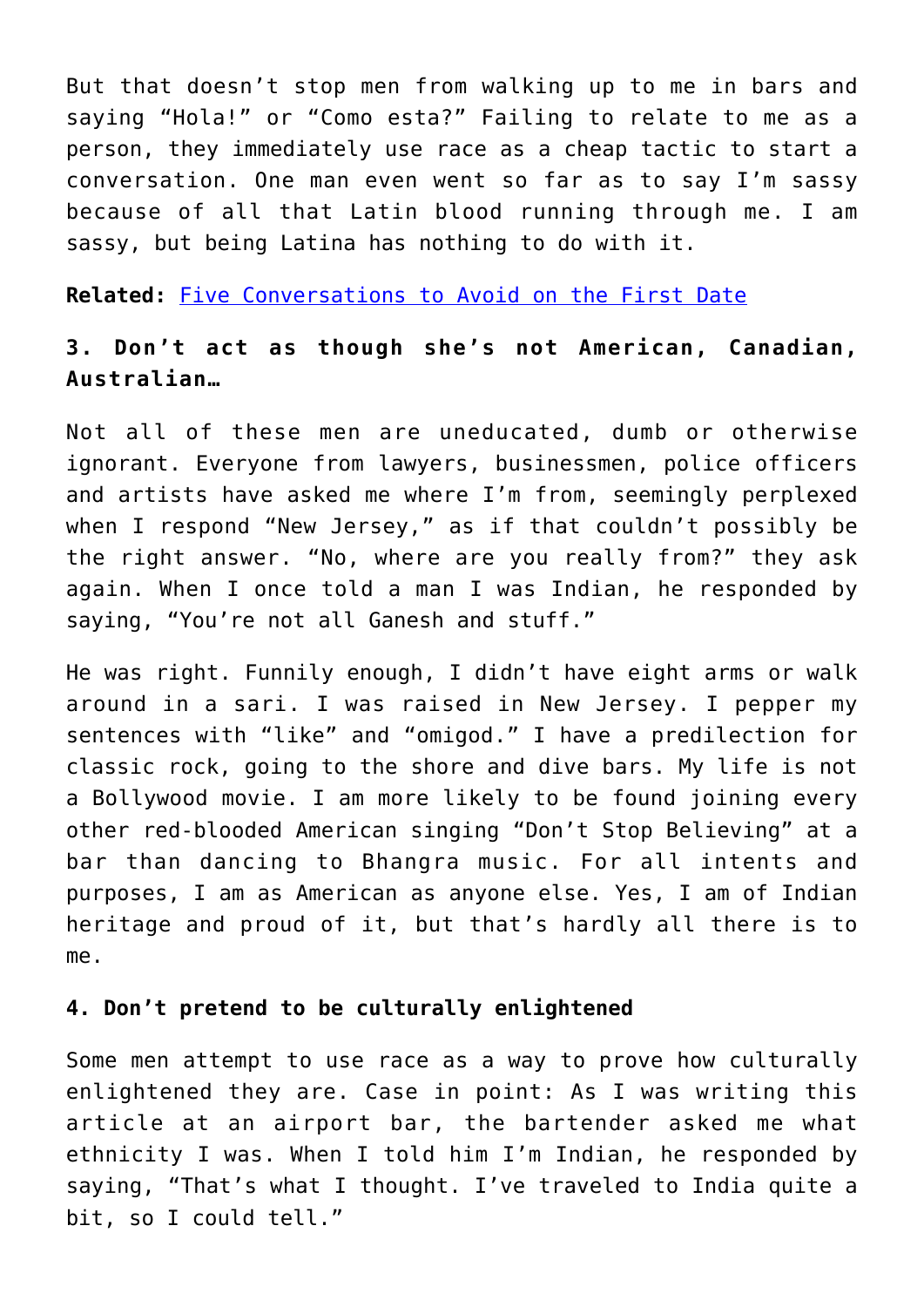I didn't believe him, of course, as even Indian people often don't know that I'm Indian. What I believed is that he was attempting to impress me with his worldliness. I imagine I could have said Brazil, Italy or Iran, and he probably would have said the same thing. When I expressed my surprise, he continued by telling me most people are ignorant for assuming I'm Latina.

Even one of my closest Indian friends thought I was Puerto Rican upon first meeting me. I hardly consider my friend to be ignorant. In dissing everyone else who thought differently, it's as if he sought to show me how culturally enlightened he was. Not only did he assume that everyone else is just an unintelligent a-hole, he made the dire mistake of behaving like a know-it-all.

He then dropped the fact that he used to date an Indian girl. I wondered if I should respond, "Oh, I used to date a white guy. I've traveled all over America, Canada and Europe, so I know a lot about white people." I decided against it. He continued to tell me everything he knew about India, and even peppered the conversation with a few Punjabi phrases. My family doesn't speak Punjabi and isn't from Punjab. Not even close.

#### **5. Don't stereotype**

Regardless of what end of the spectrum these men fell on, they didn't realize how simple-minded they were showing themselves to truly be. They relied on racial stereotypes.

There's nothing wrong with talking about race with a woman, but it shouldn't be the first thing that comes out of your mouth. It should be something that comes up organically in the [c](http://www.askmen.com/money/body_and_mind_150/185_better_living.html)onversation, not a way to impress her. If you find yourself interested in a woman of another race, whether she is Asian, Latina, or black, get to know her as a person first. Nobody wants to be reduced to a stereotype, and if that's what